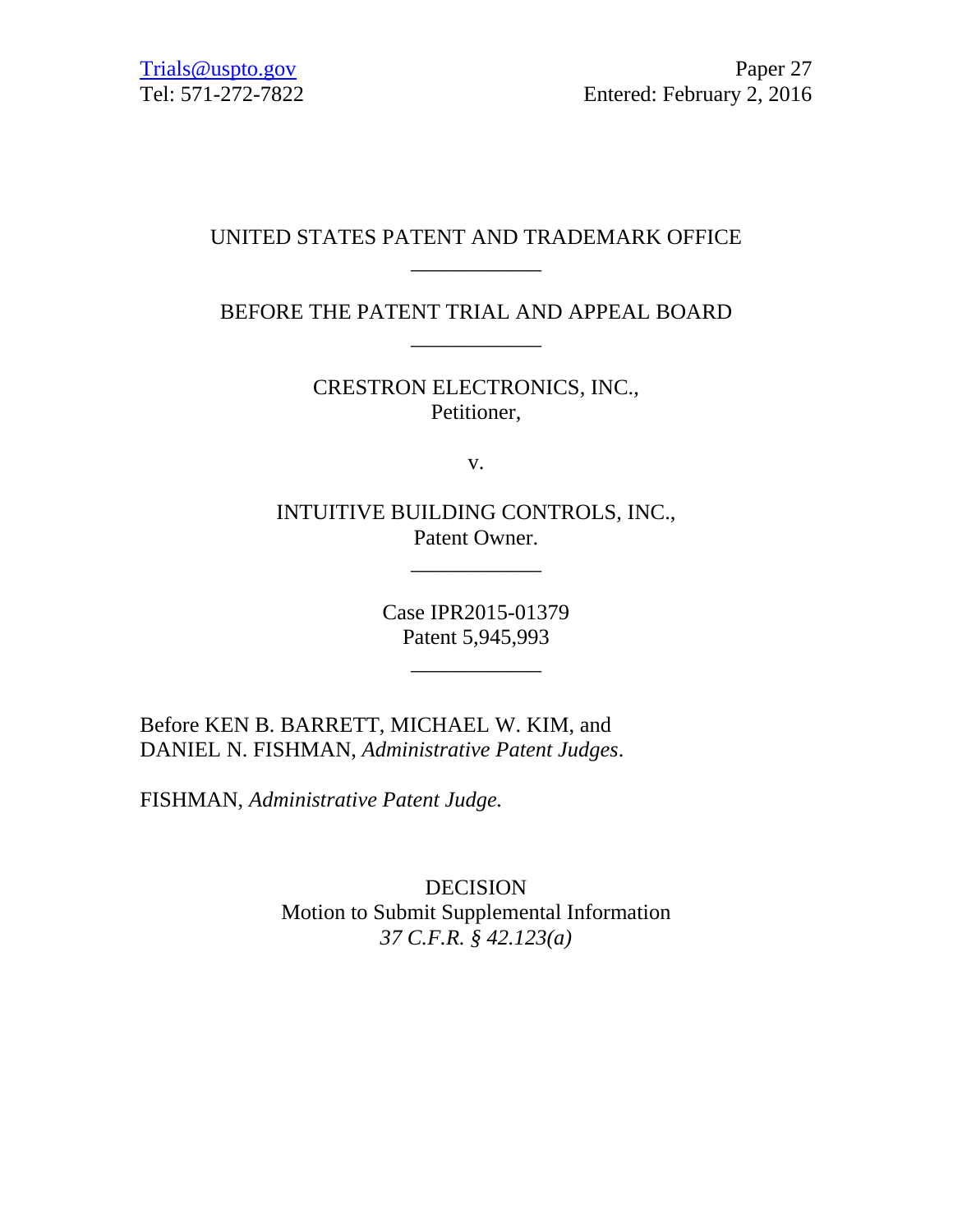### I. INTRODUCTION

Petitioner filed a Motion to Submit Supplemental Information Pursuant to 37 C.F.R. § 42.123(a). Paper 24 ("Motion" or "Mot."). Patent Owner opposed the Motion. Paper 26 ("Opposition" or "Opp."). The Motion requests that supplemental information, represented by Exhibits 1016, 1017, and 1018 be made of record in the respective proceedings. Mot. 5.

### II. DISCUSSION

Section 42.123 provides:

 (a) *Motion to submit supplemental information*. Once a trial has been instituted, a party may file a motion to submit supplemental information in accordance with the following requirements:

 (1) A request for the authorization to file a motion to submit supplemental information is made within one month of the date the trial is instituted.

 (2) The supplemental information must be relevant to a claim for which the trial has been instituted.

Patent Owner objects to the Motion asserting "Petitioner, as the moving party seeking to submit 'supplemental information' under 37 C.F.R. § 42.123(a), bears the burden of proof to establish that proposed Exhibits 1016–1018 are supplemental information, rather than supplemental evidence." Opp. 2. Patent Owner further contends Petitioner failed to meet that burden and, thus, Petitioner's motion should be denied "[b]ecause Petitioner's proposed 'supplemental information' is actually supplemental evidence." Opp. 3.

The Board has previously explained the difference between supplemental evidence under 37 C.F.R. § 42.64(b)(2) and supplemental information under 37 C.F.R. § 42.123(a):

2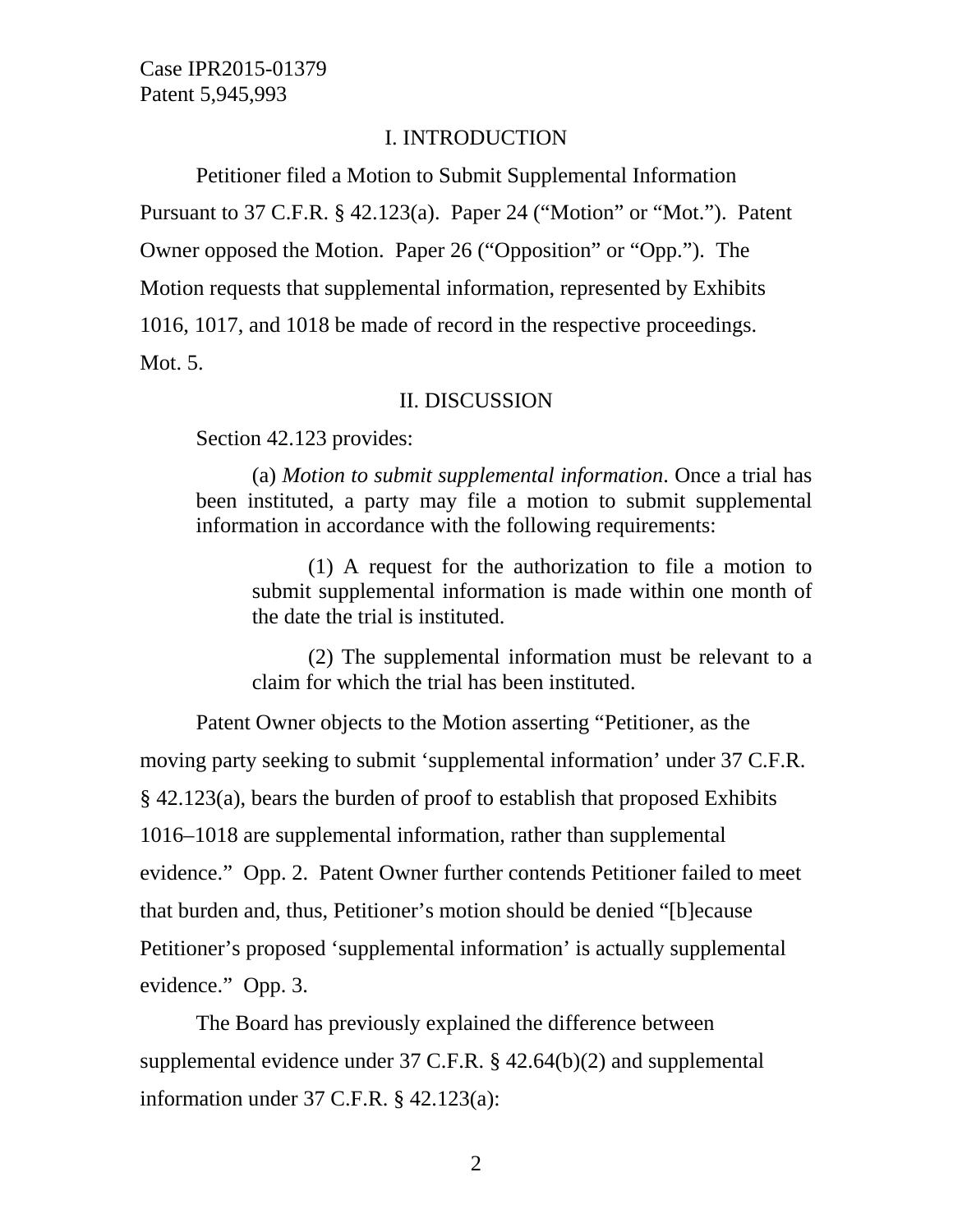[S]upplemental *evidence*—served in response to an evidentiary objection and filed in response to a motion to exclude—is offered solely to support admissibility of the originally filed evidence and to defeat a motion to exclude that evidence, and not to support any argument on the merits (i.e., regarding the patentability or unpatentability of a claim). Supplemental *information*, on the other hand, is evidence a party intends to support an argument on the merits.

*Handi Quilter, Inc. v. Bernina Int'l AG*, Case IPR2013-00364, slip op. at 2– 3 (PTAB Jun. 12, 2014) (Paper 30) (emphasis in original).

Petitioner requested authorization to file the Motion in an Initial Conference Call on January 15, 2016—within one month of December 15, 2015, the date trial was instituted. We granted permission to file the Motion in an Order mailed January 19, 2016. Paper 22.

Although Petitioner met the threshold requirements recited in subparts  $(a)(1)$  and  $(a)(2)$  of 37 C.F.R. § 42.123, and was authorized via email to file a motion to submit supplemental information, authorization does not guarantee that the motion will be granted. As correctly noted by Patent Owner, the burden of proof remains with Petitioner to establish that it is entitled to the requested relief. 37 C.F.R. § 42.20(c). In construing our Rules, we are guided by our mandate "to secure the just, speedy, and inexpensive resolution" to this proceeding. *See* 37 CF.R. § 42.1(b).

### *A. Exhibit 1016*

Exhibit 1016, described by Petitioner as an Affidavit of Chris Butler, is offered as further supporting Petitioner's contention that SavoySoft (Exhibit 1009), including any embedded images, is a prior art publication, i.e., an issue going to the substantive argument on the merits of whether SavoySoft is properly prior art, as opposed to whether or not SavoySoft is admissible. Mot. 3. SavoySoft is among the references upon which trial

3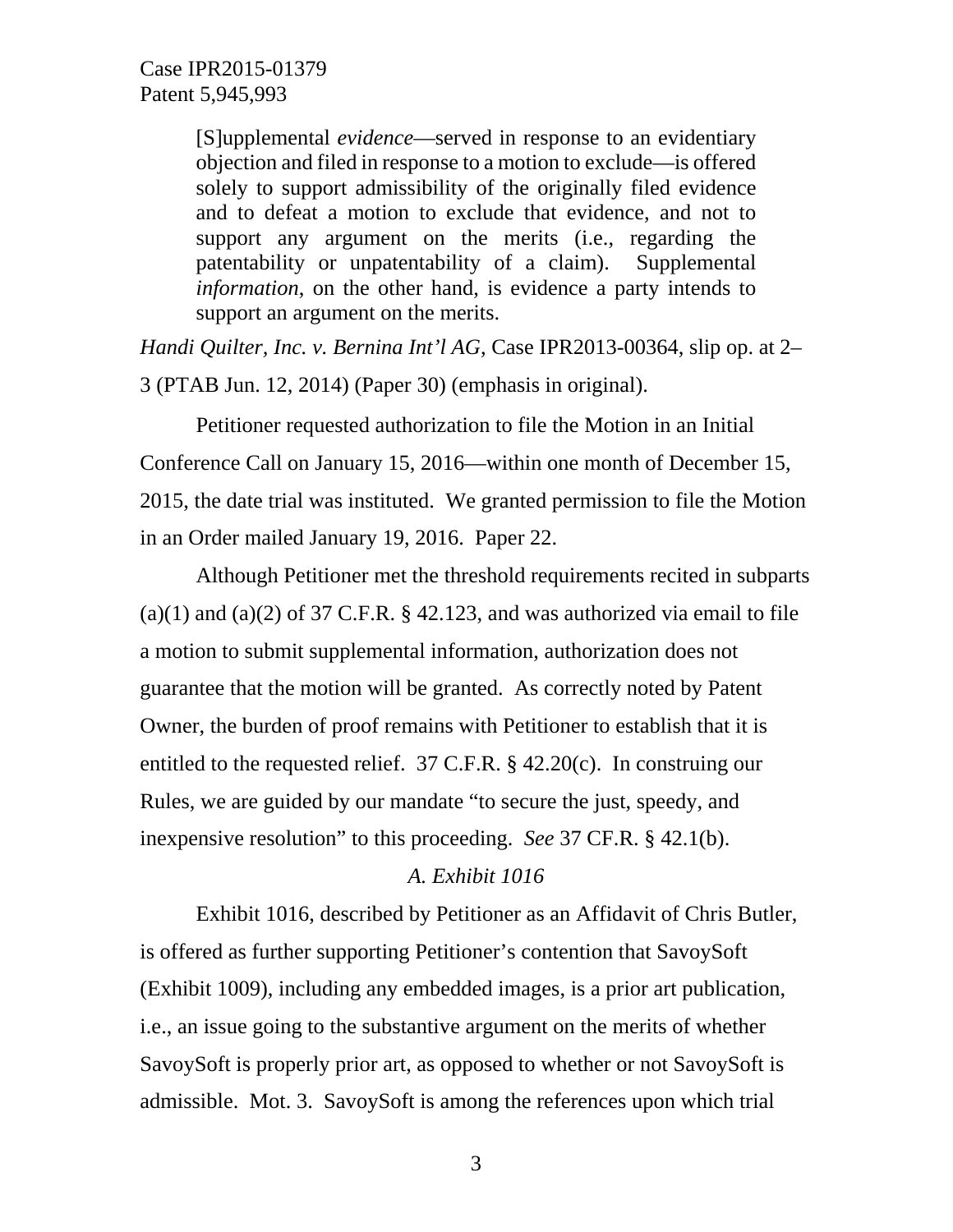was instituted. Thus, we conclude Exhibit 1016 is evidence Petitioner intends to support an argument on the merits—Exhibit 1016 is, thus, properly submitted as *supplemental information*. To that end, Patent Owner's citation to *ServiceNow, Inc. v. BMC Software, Inc.*, Case IPR2015- 01176, slip op. at 3-4 (PTAB Dec. 29, 2015) (Paper 15) is inapposite, as there, evidence was offered to cure objections that certain evidence was inadmissible because it lacked authentication and contained hearsay.

### *B. Exhibit 1017*

Exhibit 1017, described by Petitioner as a copy of a cover page of Circuit Cellar Ink Magazine, Issue #57, is offered as further supporting Petitioner's contention that House (Exhibit 1011) is a prior art publication. Mot. 3–4. House is among the references upon which trial was instituted. Thus, we conclude Exhibit 1017 is evidence Petitioner intends to support an argument on the merits—Exhibit 1017 is, thus, properly submitted as *supplemental information*.

### *C. Exhibit 1018*

Exhibit 1018, described by Petitioner as a Declaration from Gerard P Grenier, is offered as further supporting Petitioner's contention that Corcoran96 (Exhibit 1012) is a prior art publication. Mot. 4. Corcoran96 is among the references upon which trial was instituted. Thus, we conclude Exhibit 1018 is evidence Petitioner intends to support an argument on the merits—Exhibit 1018 is, thus, properly submitted as *supplemental information*.

## III. SUMMARY AND CONCLUSION

We are persuaded that all of the supplemental information (Exhibits 1016–1018) proffered by Petitioner under 37 C.F.R. § 42.123 (a) relates to

4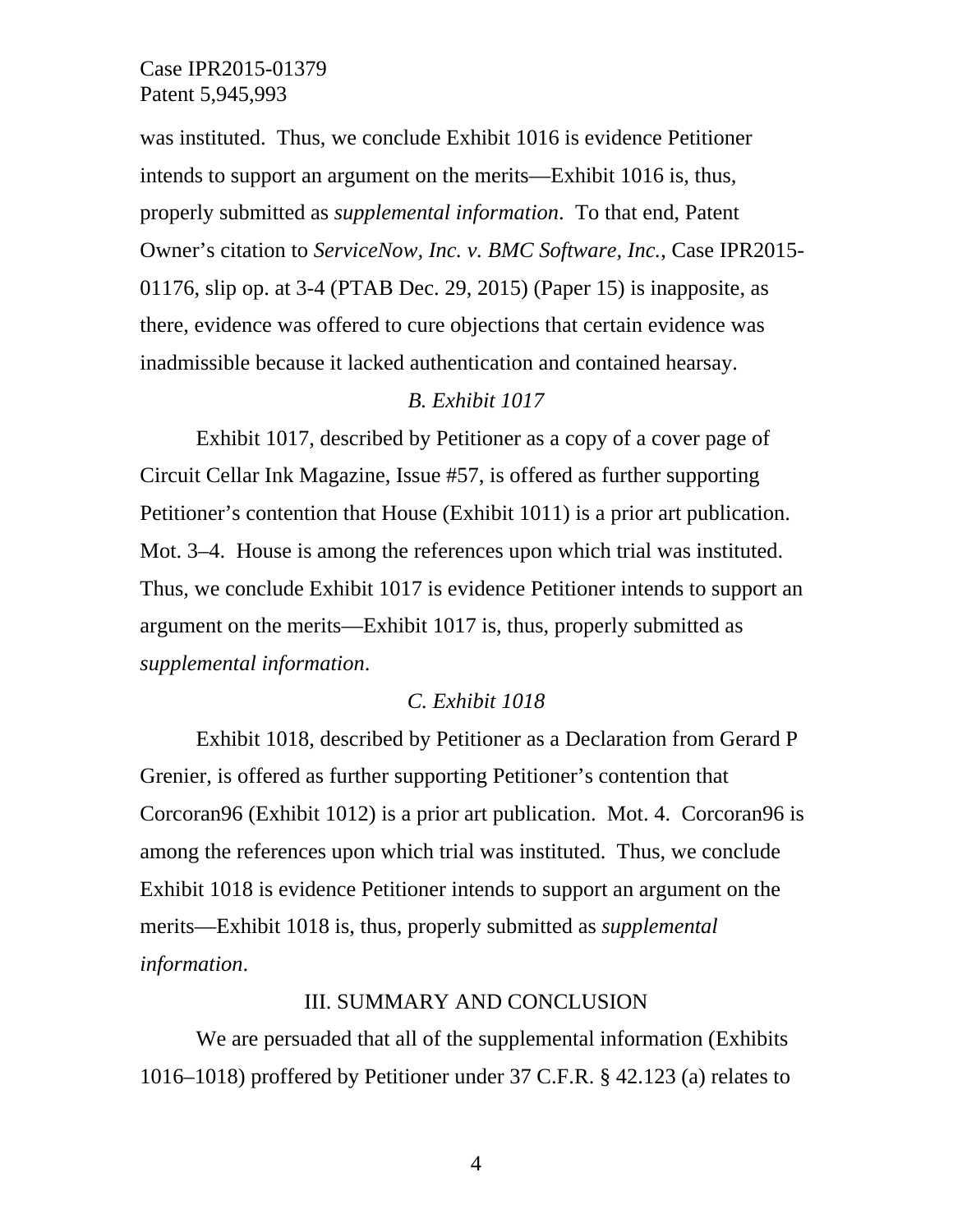the substantive arguments on the merits of the public accessibility of Exhibits 1009, 1011, and 1012—references upon which trial was instituted in this proceeding. This supplemental information provides additional evidence that the prior art references for each of the instituted grounds are indeed prior art and does not change "the grounds of unpatentability authorized in this proceeding" or "the evidence initially presented in the Petition to support those grounds of unpatentability." *Palo Alto Networks, Inc v. Juniper Networks, Inc.*, IPR2013-00369, Paper 37 at 3 (PTAB Feb. 5, 2014).

On the facts in this case, we determine that Petitioner has established that all of the supplemental information should be filed and considered as part of the trial in this proceeding. Petitioner is reminded of rule 42.6(d), which provides "[a] document already in the record of the proceeding must not be filed again, not even as an exhibit or an appendix, without express Board authorization." Thus, Exhibits 1016–1018 should not include any duplicates of pages already filed in documents of other exhibits.

### IV. ORDER

ORDERED that Petitioner's Motion to Submit Supplemental Information under 37 C.F.R. § 42.123 (a) is *granted*.